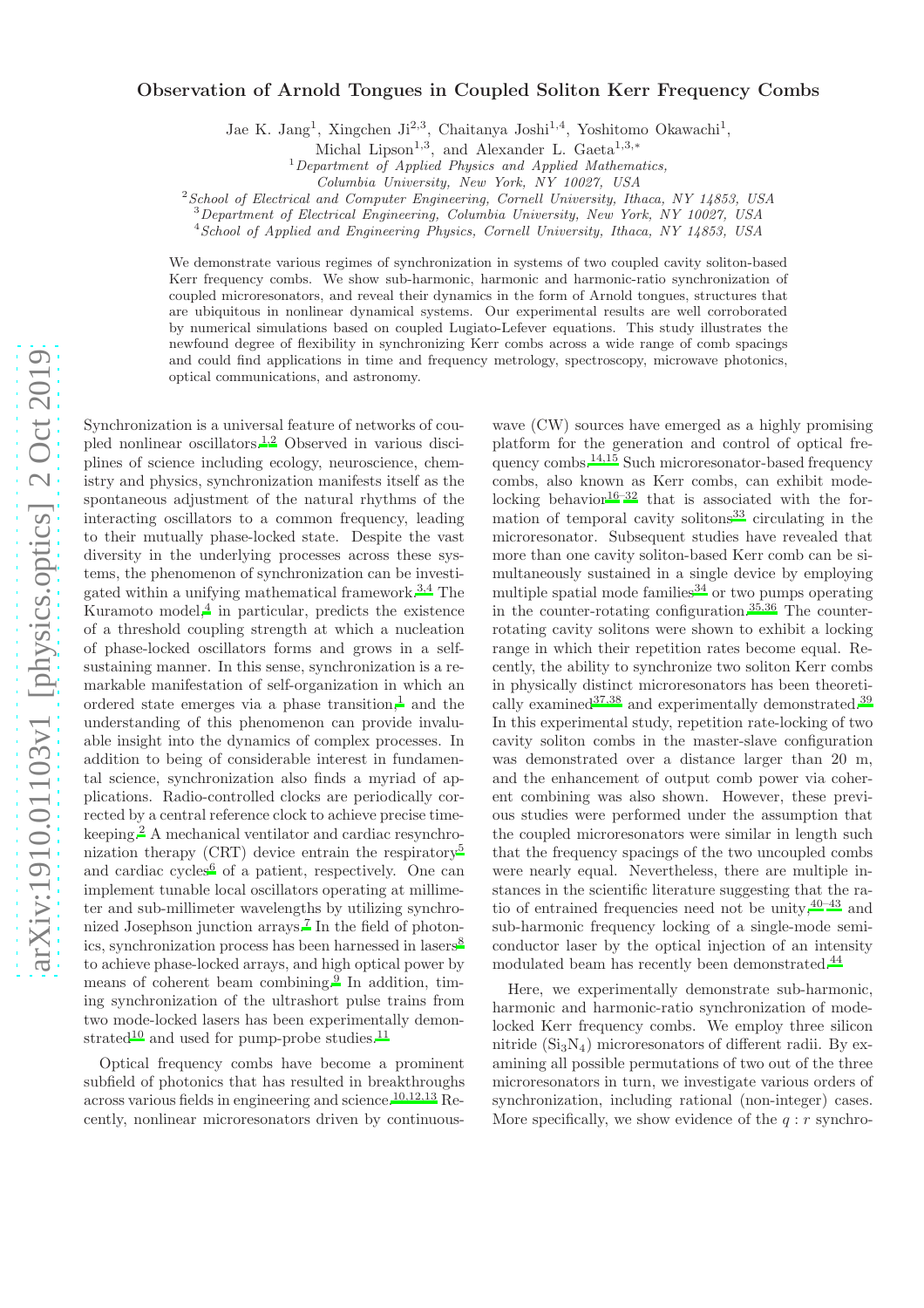nization regime such that  $q\Omega_M = r\Omega_S$ , where  $q, r = 1, 2, 3$ are integers, and  $\Omega_M$  and  $\Omega_S$  are spacings of the master and slave combs, respectively. For the first time, we re-veal features widely known as Arnold tongues<sup>[2](#page-4-1)[,44](#page-5-10)</sup> in a parameter space for systems of coupled microresonators that illustrates the general applicability of our study for exploring complex real-life systems. These results significantly expand the scope of the Kerr comb synchronization and could have implications in optical telecommunications,  $45,46$  $45,46$  spectroscopy,  $47-49$  $47-49$  and astronomy.  $50,51$  $50,51$ 

We schematically illustrate 1 : 3 sub-harmonic synchronization and 3 : 1 harmonic synchronization in Figs. 1(a) and (b), respectively. The top microresonator in each schematic serves as the master resonator and the output derived from it is used to enslave the slave microresonator below. For the sub-harmonic regime in Fig. [1\(](#page-1-0)a), the free-spectral-range (FSR) of the master resonator, and hence the spectral spacing of the resulting Kerr comb, is approximately thrice that of the slave resonator. As a result, each comb line from the master resonator couples to every third mode in the slave resonator. This regime can alternatively be interpreted in the time domain as synchronous pulsed driving in which the driving frequency is approximately three times larger than the natural frequency of the driven oscillator. The converse occurs for the harmonic regime in Fig. [1\(](#page-1-0)b), where every third comb line from the master resonator couples to the adjacent mode in the slave resonator. In the time domain, the driving frequency is lower than the natural frequency of the oscillator by a factor of three and the oscillator encounters the driving signal only once every three roundtrips.

A schematic of our experimental setup is shown in



<span id="page-1-0"></span>FIG. 1. Schematic illustrations of (a) 1 : 3 sub-harmonic synchronization, and (b) 3 : 1 harmonic synchronization.  $t_{\text{RM}}$ and  $t_{R,S}$  are the roundtrip times of the cavity solitons in the master and slave resonators, respectively. CW: continuouswave.

Fig. [2.](#page-2-0) We employ three circular  $Si<sub>3</sub>N<sub>4</sub>$  microring resonators with radii of 104.18  $\mu$ m, 208.36  $\mu$ m and  $312.54 \mu m$ , corresponding to approximate FSR's of 216 GHz, 108 GHz and 72 GHz, respectively. Note that the lengths of the microresonators have been chosen so that the FSR's of the larger rings are related to that of the smallest ring by rational factors  $1/2$  and  $1/3$ . The cross-sections of all our waveguides are  $730 \times 1500$  nm. We choose two out of the three microresonators for each experiment and set them up in the master-slave configuration,  $39$  as illustrated earlier in Fig. [1.](#page-1-0) We examine all six possible permutations in turn. As a pump source, we use a single tunable CW laser centered at 1551.7 nm. We amplify the output of the laser with an erbium-doped fiber amplifier (EDFA) and split it into two beams of equal power, each of which pumps one of the microresonators. The pump beams are coupled into the integrated bus waveguides with aspheric lenses, and fiber polarization controllers are used to excite the TE mode inside the waveguides. Using two narrow-band wavelength division multiplexers (WDM's) in series, we remove the residual pump from the output of the master resonator and combine the filtered signal with the second pump. The combined field, which now encompasses the coupling signal from the master resonator, pumps the slave resonator.[39](#page-5-7) Overall, the length of the coupling link is approximately 1 m, including 25 cm of dispersion-compensating fiber (DCF). It should be noted that there is nothing fundamental about choosing this length of the coupling link which is, in principle, limited only by the coherence length (approximately 2 km) of our current CW pump source.<sup>[39](#page-5-7)</sup> We monitor the optical spectrum of the output of the slave resonator with an optical spectrum analyzer (OSA). We also detect the beat-note between the two comb signals on an oscilloscope, after filtering out the pump component using a WDM filter. For each microresonator, we thermally access and operate in the single-cavity soliton-based mode-locked regime,  $23$ in which the comb spacing is determined by the repetition rate of the circulating cavity soliton in the microresonator. Thermo-optic tuning of microresonators enables fine sweeping of the comb spacings,  $27$  which allows us to examine the synchronization behavior as a function of a mismatch between the spacings of the master and slave combs. In all our measurements, we thermally tune the master resonator while leaving the slave resonator freerunning. The tuning range is carefully chosen to maintain the single cavity soliton state.

Since the spectral spacings of the Kerr combs are too large to measure directly, we utilize an electro-optic (EO) comb,[52](#page-5-19)[–55](#page-5-20) details of which are presented in the Supplemental Material.[56](#page-5-21) In essence, the EO comb stage is composed of an intensity modulator and two phase modulators in series, and produces a pulse train at a 10-GHz repetition rate, which corresponds to a frequency comb with a 10-GHz spacing. We split the output of the mas-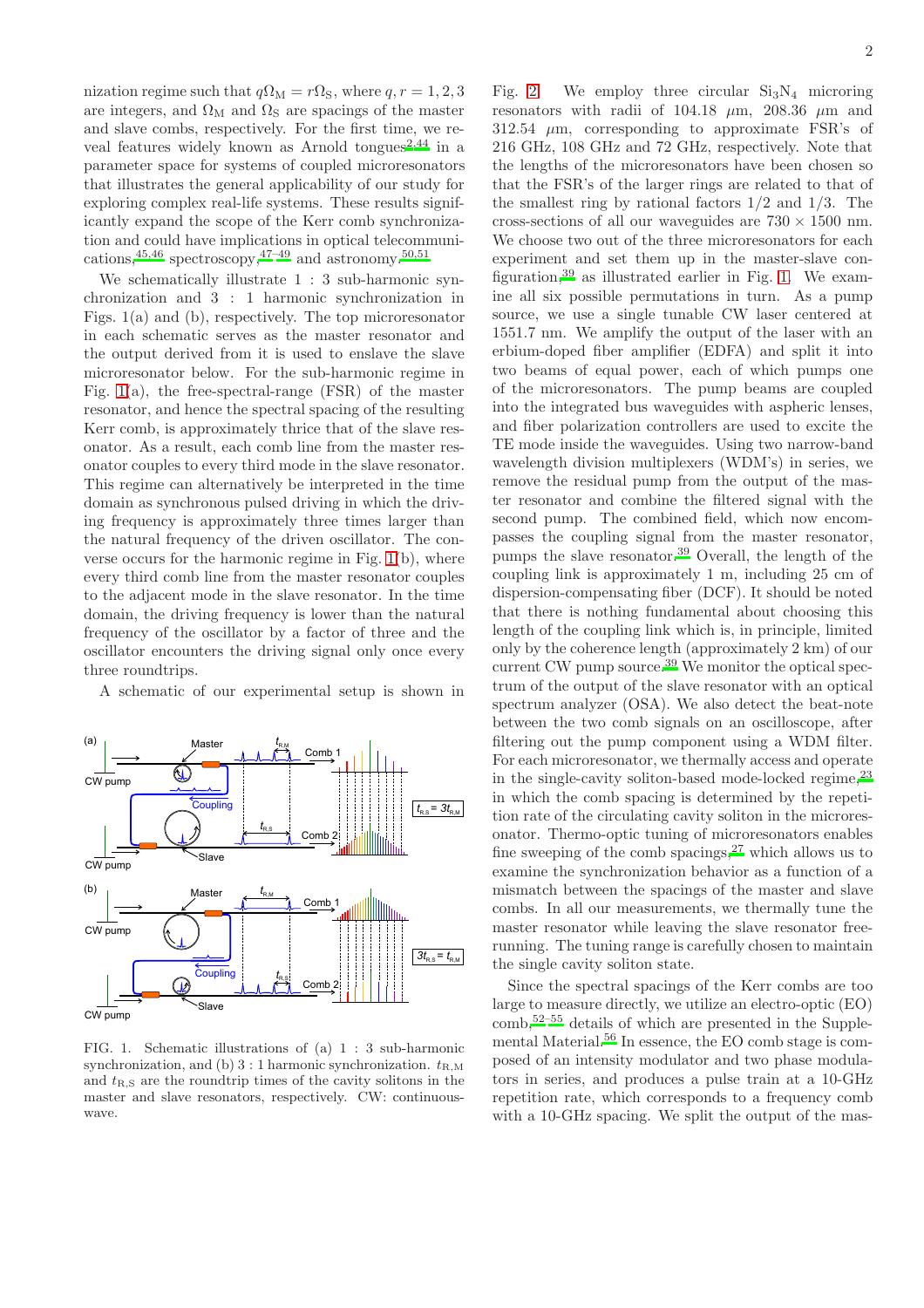

<span id="page-2-0"></span>FIG. 2. A schematic of our experimental setup. CW: continuous-wave, EDFA: erbium-doped fiber amplifier, PC: polarization controller, M: mirror, WDM: wavelength-division-multiplexer,  $\lambda/4$ : quarter-wave plate,  $\lambda/2$ : half-wave plate, OSA: optical spectrum analyzer, PD: photodiode, EO: electro-optic. The details on the EO comb generation can be found in the Supplemental Material[.](#page-5-21)<sup>56</sup> The green, blue and black curves correspond to the free space, fiber and electrical paths, respectively. The black dashed box indicates the coupling link.

ter resonator, spectrally isolate the pump from a split beam, and use it as the input source for the EO comb. Since both the Kerr combs and EO comb share a common pump source, the spacing of the master Kerr comb can be inferred as  $\Omega_{\text{M}} = m\Omega_{\text{mod}} \pm \Delta\Omega$ , where  $\Omega_{\text{mod}}$  is the modulating frequency,  $\Delta\Omega$  is the beat-note frequency between the master Kerr and EO combs measured on a RF spectrum analyzer, and m is an integer. In order to determine the sign of the beat-note, we measure the frequency spacing between the pump and the nth line of the master Kerr comb using an OSA, and divide this spacing by n. As n is chosen to be large  $(n > 20)$  and the beat-note is typically larger than 1 GHz, the resolution of the OSA is sufficient to determine the sign of the beat-note. Note that in the previous experimental study of Kerr comb synchronization,[39](#page-5-7) only the beat-note between the two Kerr combs were measured, which inherently suffers from a sign ambiguity. The EO comb allows direct characterization of the master comb spacing, and hence resolves this ambiguity.

Figures [3\(](#page-2-1)a) and (b) show experimental evidence of 1 : 2 and 1 : 3 sub-harmonic synchronization, respectively. The vertical axes denote the measured beat-note frequency between the master and slave combs. The cou-



<span id="page-2-1"></span>FIG. 3. Experimental evidence of (a)  $1:2$ , and (b)  $1:3$ sub-harmonic synchronizations for several coupling strengths κ. As explained in the main text,  $\kappa$  is equal to the power transmission coefficient of the coupling link. Comb spacing of the master resonator is thermally tuned while the slave resonator is left free-running.

pling strength  $\kappa$  is a direct measure of the power transmission of the coupling link, that is, fraction of the master comb coupled to the slave comb. Without coupling (red curves), the beat-note changes monotonically and crosses zero at a single point as the master comb is thermally tuned. In comparison, when coupling is introduced (blue and green curves), there is a range of comb spacings where no beat-note is detected. We identify this range as the synchronization region in which the two combs can remain synchronized despite a mismatch in their mode spacings. This range increases with increasing coupling strength, which is consistent with classical theory of synchronization.[2](#page-4-1)

The regimes of 2 : 1 and 3 : 1 harmonic synchronization are studied in a similar manner, as shown in Fig. [4.](#page-2-2) While the primary features of sub-harmonic and harmonic synchronization are similar, we notice that the synchronization ranges are significantly narrower for the latter. This aspect is particularly prominent in Fig. [4\(](#page-2-2)b), where the synchronization range is very narrow even at the largest coupling strength accessible experimentally,  $\kappa = 0.051$  (limited by losses in the coupling link), and becomes progressively narrower as the coupling strength is reduced (results at lower coupling strengths are omitted for visual clarity). Such a dramatic difference in the synchronization range can be understood from the fact that for sub-harmonic synchronization, the driving frequency is higher than the comb spacing of the slave res-



<span id="page-2-2"></span>FIG. 4. Experimental evidence of (a)  $2:1$ , and (b)  $3:1$ harmonic synchronizations for several coupling strengths  $\kappa$ .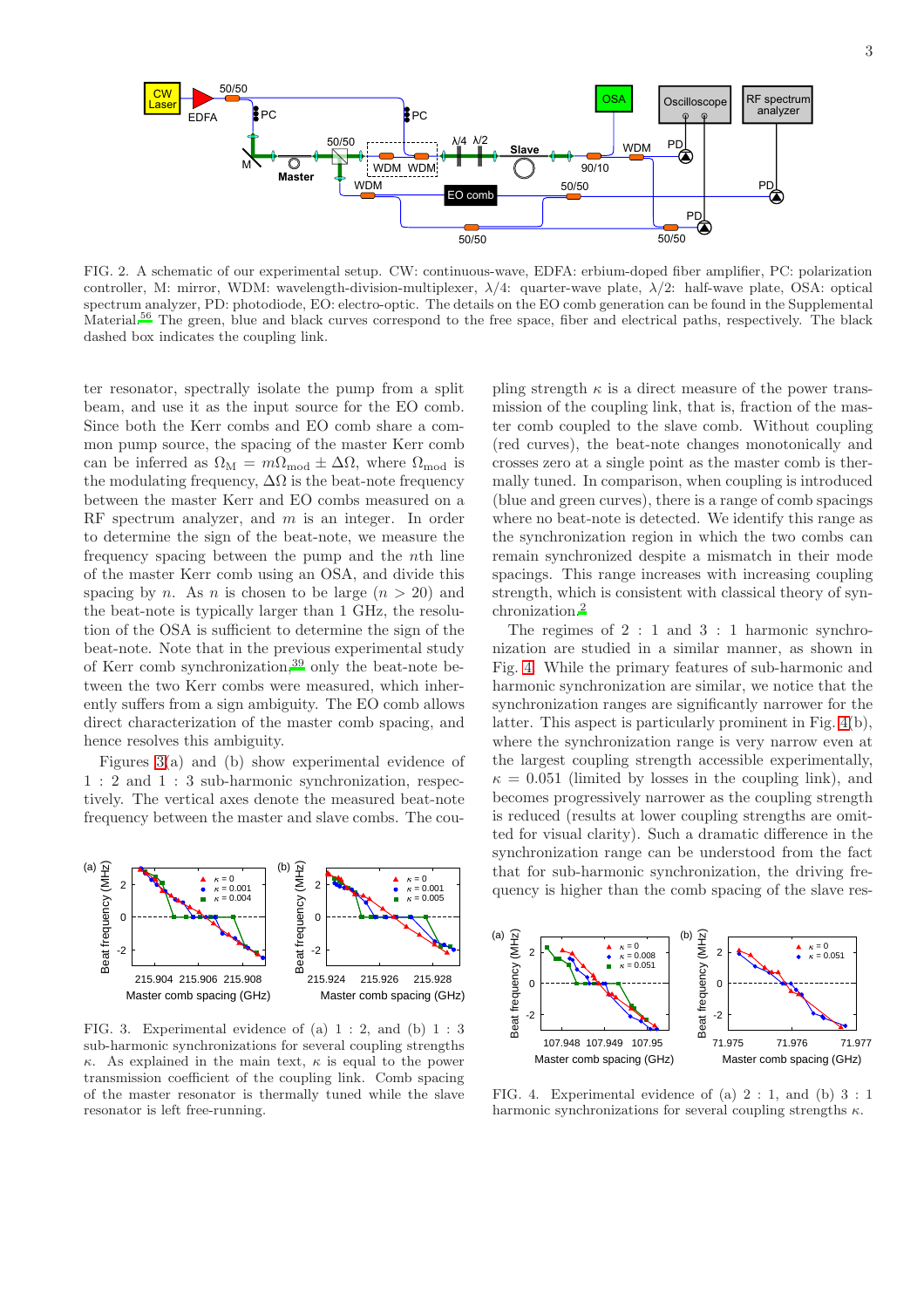onator by an integer factor [factor of three in Fig.  $1(a)$ ] and Fig. [3\(](#page-2-1)b)]. The cavity soliton in the master resonator completes three roundtrips in its host resonator per one roundtrip of the cavity soliton in the slave resonator and as a result, the latter encounters the coupling signal every roundtrip. However, for the harmonic case in Fig. [1\(](#page-1-0)b) and Fig. [4\(](#page-2-2)b), the driving frequency is lower by a factor of three and the soliton in the slave resonator is influenced by the coupling signal only once per three roundtrips.

The plots in Figs. [3](#page-2-1) and [4](#page-2-2) allow us to estimate tolerable frequency mismatches between the master and slave combs for several coupling strengths. We examine these features in more detail for various orders of synchronization and present our results in Fig. [5.](#page-4-16) Experimental data are plotted as blue dots while the corresponding numerical results based on coupled Lugiato-Lefever equations[39](#page-5-7)[,57](#page-5-22)[–59](#page-6-0) are superimposed as red curves on the same axes (see Supplemental Material<sup>[56](#page-5-21)</sup> for more details on numerical simulation). Each white window corresponds to an absolute frequency range from −7 to 7 MHz of the mismatch  $\delta f = r\Omega_{\rm S} - q\Omega_{\rm M}$ , while the grey shades are used to denote regions that are not investigated in our study. We also use axis breaks to omit the irrelevant regions for clearer visual presentation of our results. Since the optical path length of the 1-m-long coupling link in our setup is not stabilized, the phase of the coupling signal is susceptible to a slow drift over the course of our measurements. In order to account for this drift, we performed 20 repeated measurements for a given  $\kappa$ . Each experimental point results from statistical analysis of the 20 measurements, where the error bar denotes two standard errors. We also numerically emulate our experimental conditions by carrying out simulations for a range of coupling phases covering the entire range of  $2\pi$ , in steps of  $2\pi/36$ , and averaging the results. Our numerical analysis is in good agreement with the experiment. The curves of Fig. [5](#page-4-16) are equivalent to Arnold tongues in the theory of dynamical systems[.](#page-4-1)<sup>2</sup> We also note that rational, non-harmonic orders of synchronization such as 2 : 3 and 3 : 2 regimes are possible, which is consistent with the extensive scientific literature of synchronization[.](#page-4-1)<sup>2</sup> We attribute slight asymmetry in the Arnold tongues of Fig. [5](#page-4-16) to the asymmetric frequency-dependence of the power transmission coefficient in the coupling link (see Fig. S5 in the Supplementa[l](#page-5-21) Material<sup>56</sup>). We have numerically confirmed that removing this frequency-dependence restores the symmetry of the structures.

With the current setup, we are unable to obtain measurements for the lower bounds of the synchronization regions at larger  $\kappa$  for 1 : 2, and at  $\kappa = 0.051$  for 1 : 3 sub-harmonic synchronizations. This is due to a technical difficulty in simultaneously aligning the center of the synchronization region (where the ratio of the comb spacings is exactly a rational number) with the two centers of the detuning ranges of stable comb operation in the two coupled microresonators. This complication is compounded by the fact that the synchronization regions of the sub-harmonic regimes are very broad for larger coupling strengths. On the other hand, the synchronization regions of other regimes are much narrower and such issues do not impede our measurements. We note slight deviations between the experimental and numerical results in Fig. [5](#page-4-16) which are more prominent for the sub-harmonic regimes at larger coupling strengths. We believe these deviations are a consequence of coupling. More specifically, near the vicinity of the synchronization transition, the relative drift rate of the cavity soliton in the slave resonator decreases locally as it encounter the coupling signal. As a result, the experimentally observed (effective) beat-note frequency is slightly less than that expected in the absence of coupling. Another potential source of deviation is the nonlinear response of the integrated heater. The spacing of the master Kerr comb changes approximately in proportion to the power dissipated by the integrated heater, which in turn varies quadratically with the voltage across it. The DC voltage across the heater thus determines the rate of variation of the comb spacing per unit voltage, or equivalently, the resolution of our measurement. In order to simultaneously excite combs in both microresonators at a common pump wavelength, high DC voltages ( $> 6$  V) were often employed which could have resulted in overestimation of the ranges of synchronization regions for the 3 : 1 and 3 : 2 regimes.

Our study presents the first experimental and theoretical results on sub-harmonic, harmonic and harmonicratio synchronization in systems of coupled cavity soliton Kerr combs. Each distinct synchronization regime of order  $q : r$  (corresponding to a distinct ratio of q to r) is observed to exhibit an Arnold tongue structure as the coupling strength is varied. The appearance of Arnold tongues is ubiquitous in nonlinear dynamical systems, which demonstrates the general applicability of our results. In principle, our system can be extended to a larger number of oscillators on an integrated platform, which promises a novel compact platform for the implementation and emulation of complex networks under a well-controlled environment. In addition, our scheme can be applied to passively lock the frequencies of Kerr combs whose spacings are related by a rational factor. It becomes especially useful when one of the synchronized combs has an electronically detectable spectral spacing. Our technique can facilitate the characterization and stabilization of a widely spaced Kerr comb in a way simi-lar to the EO comb-based technique.<sup>[54](#page-5-23)</sup> We believe that a sub-harmonic regime of synchronization is more suitable for practical applications. Although there is no conceivable physical limitation in the harmonic ratios that can be achieved for neither sub-harmonic nor harmonic regimes, Fig. [5](#page-4-16) and our physical intuition imply that the synchronization region of a harmonic regime would shrink rapidly as the harmonic ratio becomes larger. Fi-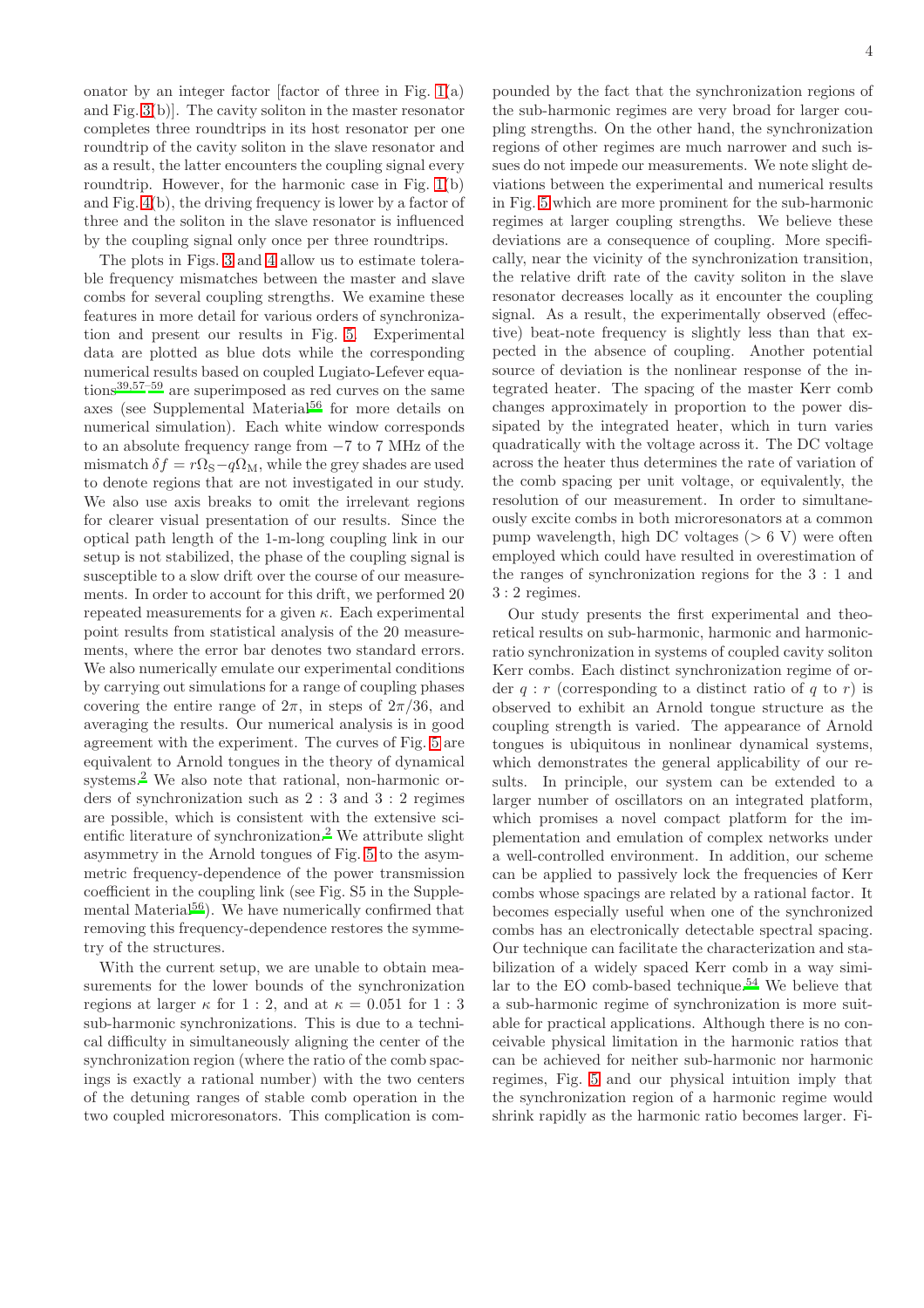

<span id="page-4-16"></span>FIG. 5. Arnold tongues for different regimes of synchronization. The blue dots represent experimental results while the red curves on the same axes correspond to our numerical simulations. Each experimental data point results from statistical analysis of 20 repeated measurements. Error bars indicate 2 standard errors. All white regions correspond to an absolute frequency range from −7 MHz to 7 MHz of the mismatch  $\delta f = r\Omega_s - q\Omega_M$ . Grey shades indicate regions that are not investigated. Axis breaks are used on the x-axis for clearer representation of the results.

nally, we emphasize that our coupling scheme is linear<sup>[39](#page-5-7)</sup> and independent of the details of system nonlinearity. It could therefore broadly impact applications that demand fully stabilized Kerr combs, such as precision spectroscopy and metrology.

- <sup>∗</sup>Corresponding author: alg2207@columbia.edu
- <span id="page-4-0"></span>[1] S. H. Strogatz, From Kuramoto to Crawford: exploring the onset of synchronization in populations of coupled oscillators, Physica D 143, 1 (2000).
- <span id="page-4-1"></span>[2] A. Pikovsky, M. Rosenblum, and J. Kurths, *Synchronization: A Universal Concept in Nonlinear Sciences* (Cambridge University Press, Cambridge, UK, 2003).
- <span id="page-4-2"></span>[3] A. T. Winfree, Biological rhythms and the behavior of populations of coupled oscillators, J. Theoret. Biol. 16, 15 (1967).
- <span id="page-4-3"></span>[4] Y. Kuramoto, Self-entrainment of a population of coupled non-linear oscillators, In Proc. Int. Symp. Mathematical Problems in Teoretical Physics 420–422 (Springer, Berlin, 1975).
- <span id="page-4-4"></span>[5] C. Graves, L. Glass, D. Laporta, R. Meloche, and A. Grassino, Respiratory phase locking during mechanical ventilation in anesthetized human subjects, Am. J. Physiol. 250, 902 (1986).
- <span id="page-4-5"></span>[6] V. S. Anishchenko, A. G. Balanov, N. B. Janson, N. B. Igosheva, and G. V. Bordyugov, Entrainment between heart rate and weak noninvasive forcing, Int. J. Bifurc. Chaos 10, 2339 (2000).
- <span id="page-4-6"></span>[7] K. Wiesenfeld, P. Colet, and S. H. Strogatz, Frequency locking in Josephson arrays: Connection with the Kuramoto model, Phys. Rev. E 57, 1563 (1998).
- <span id="page-4-7"></span>[8] M. Nixon, M. Fridman, E. Ronen, A. A. Friesem, N. Davidson, and I. Kanter, Controlling synchronization in

large laser networs, Phys. Rev. Lett. 108, 214101 (2012).

- <span id="page-4-8"></span>[9] L. Goldberg, H. F. Taylor, and J. F. Weller, Injection locking of coupled-stripe diode laser arrays, Appl. Phys. Lett. 46, 236 (1985).
- <span id="page-4-9"></span>[10] S. T. Cundiff, and J. Ye, Colloquium: Femtosecond optical frequency combs, Rev. Mod. Phys. 75, 325 (2003).
- <span id="page-4-10"></span>[11] E. O. Potma, D. J. Jones, J.-X. Cheng, X. S. Xie, and J. Ye, High-sensitivity coherent anti-Stokes Raman scattering microscopy with two tightly synchronized picosecond lasers, Opt. Lett. 27, 1168 (2002).
- <span id="page-4-11"></span>[12] T. Udem, R. Holzwarth, and T. W. Hänsch, Optical frequency metrology, Nature 416, 233 (2002).
- <span id="page-4-12"></span>[13] N. R. Newbury, Searching for applications with a finetooth comb, Nat. Photon. 5, 186 (2011).
- <span id="page-4-13"></span>[14] T. J. Kippenberg, R. Holzwarth, and S. A. Diddams, Microresonator-based optical frequency combs, Science 332, 555 (2011).
- <span id="page-4-14"></span>[15] D. J. Moss, R. Morandotti, A. L. Gaeta, and M. Lipson, New CMOS-compatible platforms based on silicon nitride and Hydex for nonlinear optics, Nat. Photon. 7, 597 (2013).
- <span id="page-4-15"></span>[16] K. Saha, Y. Okawachi, B. Shim, J. S. Levy, R. Salem, A. R. Johnson, M. A. Foster, M. R. E. Lamont, M. Lipson, and A. L. Gaeta, Modelocking and femtosecond pulse generation in chip-based frequency combs, Opt. Express 21, 1335 (2013).
- [17] T. Herr, V. Brasch, J. D. Jost, C. Y. Wang, N. M. Kondratiev, M. L. Gorodetsky, and T. J. Kippenberg, Temporal solitons in optical microresonators, Nat. Photon. 8, 145 (2014).
- [18] J. K. Jang, M. Erkintalo, S. G. Murdoch, and S. Coen, Observation of dispersive wave emission by temporal cavity solitons, Opt. Lett. 39, 5503 (2014).
- [19] J. K. Jang, M. Erkintalo, S. Coen, and S. G. Murdoch, Temporal tweezing of light through the trapping and manipulation of temporal cavity solitons, Nat. Commun. 6, 7370 (2015).
- [20] P. DelHaye, A. Coillet, W. Loh, K. Beha, S. B. Papp, and S. A. Diddams, Phase steps and resonator detuning measurements in microresonator frequency combs, Nat. Commun. 6, 5668 (2015).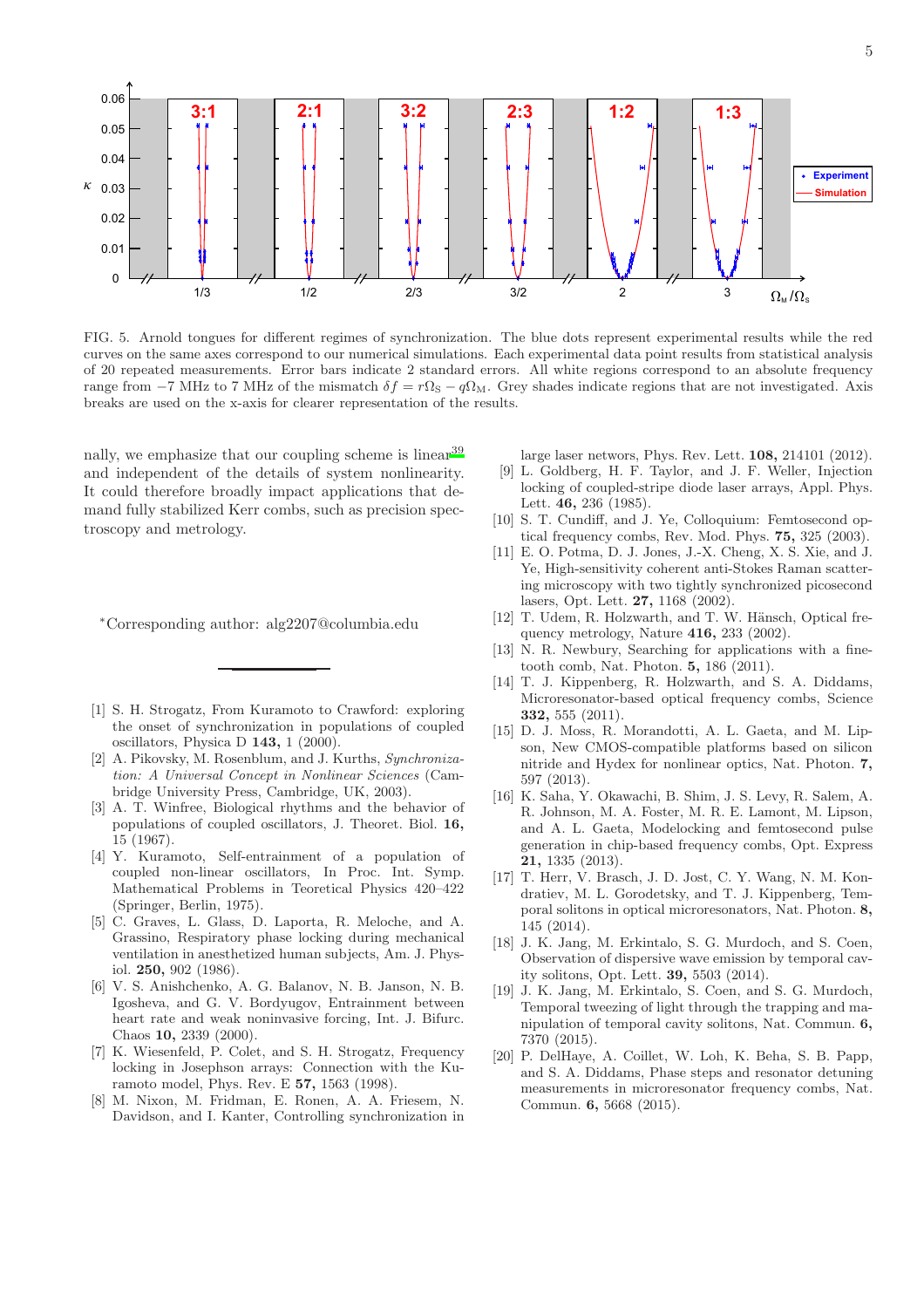- [21] W. Liang, D. Eliyahu, V. S. Ilchenko, A. A. Savchenkov, A. B. Matsko, D. Seidel, and L. Maleki, High spectral purity Kerr frequency comb radio frequency photonic oscillator, Nat. Commun. 6, 7957 (2015).
- [22] X. Yi, Q.-F. Yang, K. Y. Yang, M.-G. Suh, and K. Vahala, Soliton frequency comb at microwave rates in a high-Q silica microresonator, Optica 2, 1078 (2015).
- <span id="page-5-17"></span>[23] C. Joshi, J. K. Jang, K. Luke, X. Ji, S. A. Miller, A. Klenner, Y. Okawachi, M. Lipson, and A. L. Gaeta, Thermally-controlled comb generation and soliton modelocking in microresonators, Opt. Lett. 41, 2565 (2016).
- [24] K. E. Webb, M. Erkintalo, S. Coen, and S. G. Murdoch, Experimental observation of coherent cavity soliton frequency combs in silica microspheres, Opt. Lett. 41, 4613  $(2016)$
- [25] X. Yi, Q.-F. Yang, X. Zhang, K. Y. Yang, X. Li, and K. Vahala, Single-mode dispersive waves and soliton microcomb dynamics, Nat. Commun. 8, 14869 (2017).
- [26] E. Obrzud, S. Lecomte, and T. Herr, Temporal solitons in microresonators driven by optical pulses, Nat. Photon. 11, 600 (2017).
- <span id="page-5-18"></span>[27] C. Bao, Y. Xuan, C. Wang, J. A. Jaramillo-Villegas, D. E. Leaird, M. Qi, and A. M. Weiner, Soliton repetition rate in a silicon-nitride microresonator, Opt. Lett. 42, 759 (2017).
- [28] P. Liao *et al.*, Pump-linewidth-tolerant wavelength multicasting using soliton Kerr frequency combs, Opt. Lett. 42, 3177 (2017).
- [29] T. J. Kippenberg, A. L. Gaeta, M. Lipson, and M. L. Gorodetsky, Dissipative Kerr solitons in optical microresonators, Science 361, eaan8083 (2018).
- [30] Y. He, Q.-F. Yang, J. Ling, R. Luo, H. Liang, M. Li, B. Shen, H. Wang, K. Vahala, and Q. Lin, A self-starting bichromatic LiNbO3 soliton microcomb, [arXiv:1812.09610](http://arxiv.org/abs/1812.09610) [physics.optics].
- [31] A. L. Gaeta, M. Lipson, and T. J. Kippenberg, Photonicchip-based frequency combs, Nat. Photon. 13, 158 (2019).
- <span id="page-5-0"></span>[32] Z. Lu *et al.*, Deterministic generation and switching of dissipative Kerr soliton in a thermally controlled microresonator, AIP Adv. 9, 025314 (2019).
- <span id="page-5-1"></span>[33] F. Leo, S. Coen, P. Kockaert, S.-P. Gorza, Ph. Emplit, and M. Haelterman, Temporal cavity solitons in onedimensional Kerr media as bits in an all-optical buffer, Nat. Photon. 4, 471 (2010).
- <span id="page-5-2"></span>[34] E. Lucas, G. Lihachev, R. Bouchand, N. G. Pavlov, A. S. Raja, M. Karpov, M. L. Gorodetsky, and T. J. Kippenberg, Spatial multiplexing of soliton microcombs, Nat. Photon. 12, 699 (2018).
- <span id="page-5-3"></span>[35] Q.-F. Yang, X. Yi, K. Y. Yang, and K. Vahala, Counterpropagating solitons in microresonators, Nat. Photon. 11, 560 (2017).
- <span id="page-5-4"></span>[36] C. Joshi, A. Klenner, Y. Okawachi, M. Yu, K. Luke, X. Ji, M. Lipson, and A. L. Gaeta, Counter-rotating cavity solitons in a silicon nitride microresonator, Opt. Lett. 43, 547 (2018).
- <span id="page-5-5"></span>[37] Y. H. Wen, M. R. E. Lamont, and A. L. Gaeta, Synchronization of multiple parametric frequency combs, OSA Technical Digest Paper FW1D.4 (2015).
- <span id="page-5-6"></span>[38] J. H. D. Munns, I. A. Walmsley, and Y. H. Wen, Novel interactions of dissipative Kerr solitons in nonlinear cavity networks, In Proc. European Conf. Lasers and Electro-Optics and European Quantum Electronics Conferences EF<sub>-1-1</sub> (2017).
- <span id="page-5-7"></span>[39] J. K. Jang, A. Klenner, X. Ji, Y. Okawachi, M. Lipson, and A. L. Gaeta, Synchronization of coupled optical microresonators, Nat. Photon. 12, 688 (2018).
- <span id="page-5-8"></span>[40] G. Matsumoto, K. Aihara, Y. Hanyu, N. Takahashi, S. Yoshizawa, J. Nagumo, Chaos and phase locking in normal squid axons, Phys. Lett. A 123, 162 (1987).
- [41] W.-Z. Zeng, M. Courtemanche, L. Sehn, A. Shrier, and L. Glass, Theoretical computation of phase locking in embryonic atrial heart cell aggregates, J. Theoret. Biol. 145, 225 (1990).
- [42] J. Sacher, D. Baums, P. Panknin, W. Elsässer, and E. O. Göber, Intensity instabilities of semiconductor lasers under current modulation, external light injection, and delayed feedback, Phys. Rev. A 45, 1893 (1992).
- <span id="page-5-9"></span>[43] J. Simonet, M. Warden, and E. Brun, Locking and Arnold tongues in an infinite-dimensional system: The nuclear magnetic resonance laser with delayed feedback, Phys. Rev. E 50, 3383 (1994).
- <span id="page-5-10"></span>[44] K. Shortiss, B. Lingnau, F. Dubois, B. Kelleher, and F. H. Peters, Harmonic frequency locking and tuning of comb frequency spacing through optical injection, [arXiv:1907.02927](http://arxiv.org/abs/1907.02927) [physics.optics].
- <span id="page-5-11"></span>[45] J. S. Levy, K. Saha, Y. Okawachi, M. A. Foster, A. L. Gaeta, and M. Lipson, High-performance silicon-nitridebased multiple-wavelength source, IEEE Photon. Technol. Lett. 24, 1375 (2012).
- <span id="page-5-12"></span>[46] P. Marin-Palomo *et al.*, Microresonator-based solitons for massively parallel coherent optical communications, Nature 546, 274 (2017).
- <span id="page-5-13"></span>[47] M.-G. Suh, Q.-F. Yang, K. Y. Yang, X. Yi, and K. J. Vahala, Microresonator soliton dual-comb spectroscopy, Science **354**, 600 (2016).
- [48] M. Yu, Y. Okawachi, A. G. Griffith, N. Picqué, M. Lipson, and A. L. Gaeta, Silicon-chip-based mid-infrared dual-comb spectroscopy, Nat. Commun. 9, 1869 (2018).
- <span id="page-5-14"></span>[49] A. Dutt, C. Joshi, X. Ji, J. Cardenas, Y. Okawachi, K. Luke, A. L. Gaeta, and M. Lipson, On-chip dual-comb source for spectroscopy, Sci. Adv. 4, e1701858 (2018).
- <span id="page-5-15"></span>[50] M.-G. Suh *et al.*, Searching for exoplanets using a microresonator astrocomb, Nat. Photon. 13, 25 (2019).
- <span id="page-5-16"></span>[51] E. Obrzud *et al.*, A microphotonic astrocomb, Nat. Photon. 13, 31 (2019).
- <span id="page-5-19"></span>[52] J. van Howe, J. Hansryd, and C. Xu, Multiwavelength pulse generator using time-lens compression, Opt. Lett. 29, 1470 (2004).
- [53] Y. Okawachi, R. Salem, and A. L. Gaeta, Continuous tunable delays at 10-Gb/s data rates using self-phase modulation and dispersion, J. Light. Technol. 25, 3710  $(2007)$
- <span id="page-5-23"></span>[54] P. Del'Haye, S. B. Papp, and S. A. Diddams, Hybrid electro-optically modulated microcombs, Phys. Rev. Lett. 109, 263901 (2012).
- <span id="page-5-20"></span>[55] X. Xue, Y. Xuan, C. Wang, P.-H. Wang, Y. Liu, B. Niu, D. E. Leaird, M. Qi, and A. M. Weiner, Thermal tuning of Kerr frequency combs in silicon nitride microring resonators, Opt. Express 24, 687 (2016).
- <span id="page-5-21"></span>[56] See Supplemental Material at [URL to be inserted] for descriptions of the electro-optic comb and our numerical modeling.
- <span id="page-5-22"></span>[57] L. A. Lugiato, and R. Lefever, Spatial dissipative structures in passive optical systems, Phys. Rev. Lett. 58, 2209 (1987).
- [58] G. D'Aguanno, and C. R. Menyuk, Nonlinear mode coupling in whispering-gallery-mode resonators, Phys. Rev.